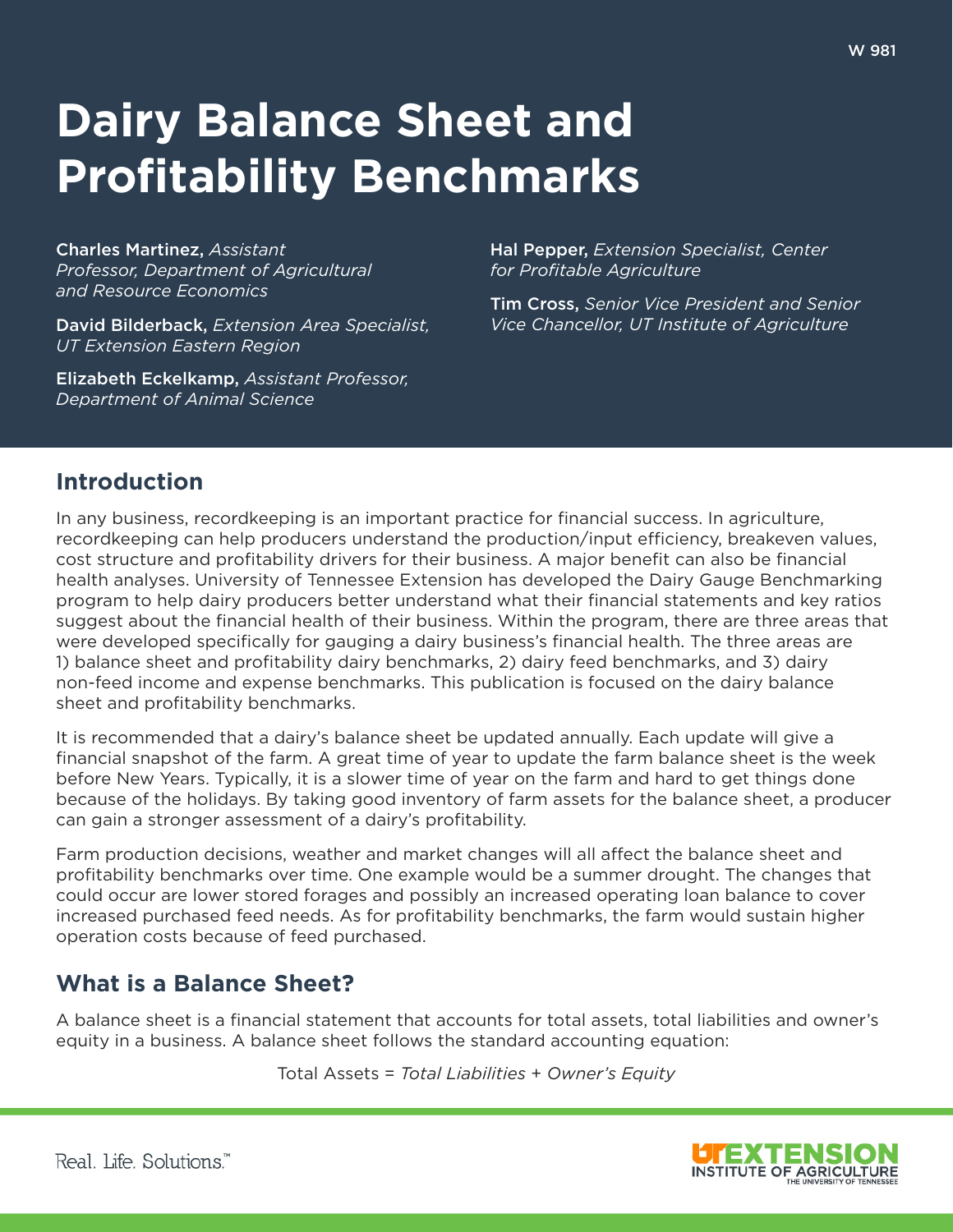#### *Assets*

Assets can be broken down into two categories: current asset(s) and noncurrent asset(s). Current assets are items that are cash (or cash equivalents) or can become cash within a fiscal year (Campbell et al., 2020). Noncurrent assets can be further broken down into the subsets of intermediate and long-term assets. Intermediate assets are items that have a useful life between one and 10 years. Long-term assets are items that have a useful life greater than 10 years (Campbell et al., 2020; Holland, 1997).

#### *Liabilities*

Like assets, liabilities are itemized into current and noncurrent. Current liabilities are debts that must be paid within 12 months (Campbell et al., 2020). Noncurrent liabilities are broken into two subsets, intermediate and long-term. Intermediate liabilities are debt that will be paid between one and 10 years. Long-term liabilities are debts that will take longer than 10 years to repay (Campbell et al., 2020; McGrann et al., 2003).

#### *Owner's Equity*

Owner's equity can be considered the farm's net worth. To capture a dairy owner's equity, the benchmark program totals the assets and subtracts the total liabilities.

# **Production and Other Financial Information**

In addition to balance sheet items, the profitability benchmarks incorporate production cost and other financial information. The items below indicate what other items are used and where they can be found.

- The number of cows (average annual number of lactating and dry)
- ° This number will be generally known by the producer from their production worksheets.
- Gross revenue
	- ° This will be found in the dairy's income statement.
- Farm interest expense
	- ° The producer can find this in the expense section of their income statement or Schedule F tax document.
- Operator management fee (value of owner/operator time salary received)
	- ° This value is determined by the operating manager for their time and labor. If the operator receives wages and benefits, they should be subtracted from the value of the owner/operator's time.
- Net Farm Income from Operations, NFIFO (Gross farm revenue Farm expenses) (Kohl and Blonde,  $2009$ <sup> $\degree$ </sup>
	- ° Gross farm revenue and expenses can be found on the dairy's income statement.

# **Balance Sheet Benchmarks**

It is important to note that any benchmark, such as total investment per cow, asset turnover ratio, debt to asset ratio and rate of return on farm assets (ROA), that utilizes long-term assets in the calculations are heavily influenced by land ownership and land values. High market land values can alter benchmark results. For example, land around a major urban area will have an increased cost per acre because of non-farm uses. In this scenario, it may be beneficial to

<sup>&</sup>lt;sup>1</sup> Excludes gains or losses from disposal of farm capital assets.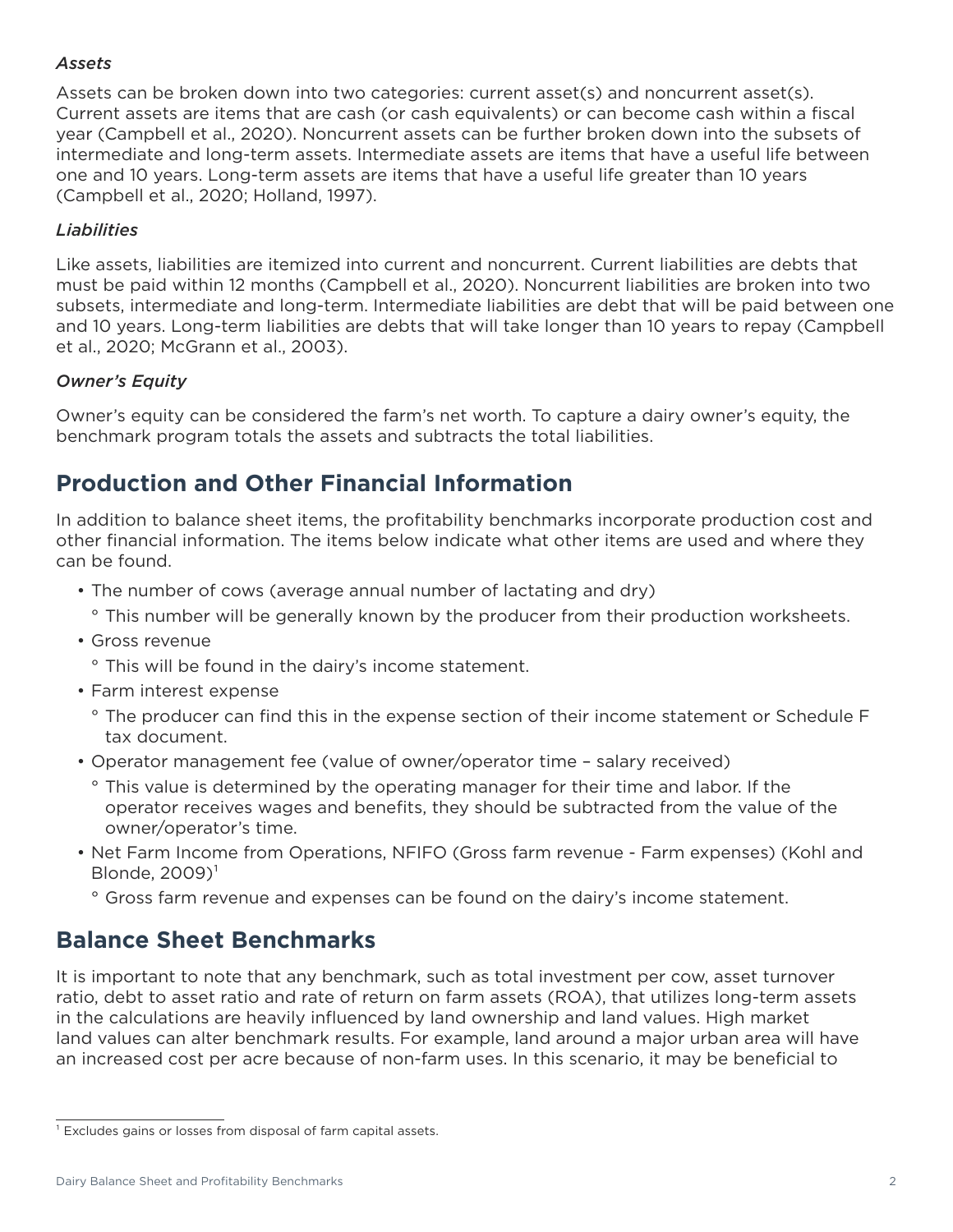replace market land values with agricultural production value. If a producer has high market land values, it is recommended they calculate these benchmarks with both market and agricultural production values.

#### Total Investment per Cow

Total Investment per Cow =

Total Assets

Number of Cows (Average annual number of Lactating & Dry)

Target Value: Between \$7,500/cow and \$15,000/cow

Overview: This benchmark gauges the value of the herd with regard to the total assets in the dairy. Because dairy herds consistently generate revenue, producers want to avoid a position where total assets restrict cash availability. If an operation is heavily influenced by noncurrent assets, this could restrict cash flow for the business. Land value can greatly affect this benchmark. This benchmark may give a clearer view of the operation if both market and agriculture land values are used to calculate investment per cow to see the difference.

| Great                                  | Watch                                                              | Investigate                                                                                             |
|----------------------------------------|--------------------------------------------------------------------|---------------------------------------------------------------------------------------------------------|
| Less than \$15,000                     | \$15,000 to \$20,000                                               | Greater than \$20,000                                                                                   |
| The dairy is utilizing<br>assets well. | Total investment per<br>cow is restricting the<br>benchmark value. | The producer should analyze<br>noncurrent assets usage,<br>unless the driving factor is<br>land values. |

## Asset Turnover Ratio

Asset Turnover = Total Assets Gross Revenue \* 100

Target Value: 35 percent or greater

Overview: This benchmark gauges the financial efficiency of the dairy. The goal is for the business to achieve the maximum amount of revenue from its assets. This benchmark could be used over time to analyze ratio trends. If the enterprise trends down, the producer should analyze assets and revenue streams. Land values could significantly influence this benchmark and should be considered when evaluating the final calculation.

| Great                                      | Watch                                                                                                                      | Investigate                                                                                                                                                         |
|--------------------------------------------|----------------------------------------------------------------------------------------------------------------------------|---------------------------------------------------------------------------------------------------------------------------------------------------------------------|
| Greater than 35 percent                    | 35 to 25 percent                                                                                                           | Less than 25 percent                                                                                                                                                |
| The operation is<br>financially efficient. | The operation's assets need to<br>be analyzed, as the enterprise<br>is not using the assets as<br>efficiently as possible. | The operation is not utilizing<br>its assets efficiently and asset<br>structure should be analyzed.<br>Typically, total investment per<br>cow will be high as well. |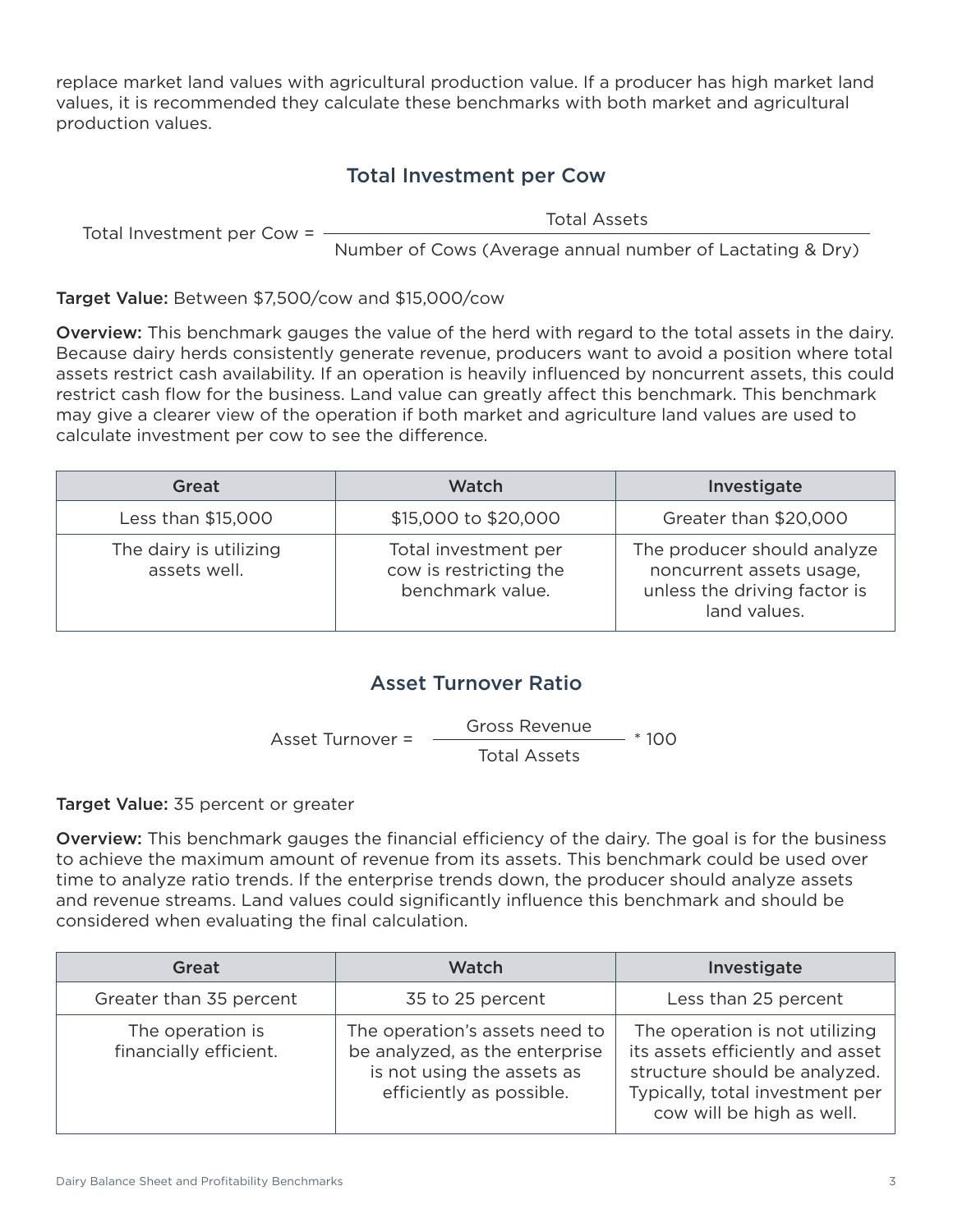#### Debt to Asset Ratio

Debt to Asset Ratio  $=$ Total Assets Total Liabilities  $-$  \* 100

Target Value: 40 percent or less

Overview: This benchmark measures the solvency of the dairy. Solvency refers to the operation's ability to cover term-debt. Debt to asset ratio is widely used to determine a farm's borrowing capacity. A high debt to asset ratio will make it difficult for a farm to secure new financing if there is a downturn in the milk market. A low debt to asset ratio will give the farm the ability to secure new financing during a down market or expand operations.

| Great                                            | Watch                                                                                                                                                                          | Investigate                                                                                                                                                                                                              |
|--------------------------------------------------|--------------------------------------------------------------------------------------------------------------------------------------------------------------------------------|--------------------------------------------------------------------------------------------------------------------------------------------------------------------------------------------------------------------------|
| Less than 40 percent                             | 40 to 60 percent                                                                                                                                                               | Greater than 60 percent                                                                                                                                                                                                  |
| The dairy is solvent and can<br>cover term-debt. | The business is becoming<br>susceptible to a cash flow<br>restriction if the market<br>declines. The debt structured<br>should be analyzed and total<br>debt possibly reduced. | The operation is not solvent<br>and is in position to be at<br>great financial risk in a market<br>downturn. The debt structure<br>should be evaluated and<br>consider selling underutilized<br>assets to decrease debt. |

## Debt to Equity Ratio

Debt to Equity Ratio  $=$ Total Equity Total Liabilities  $- * 100$ 

Target Value: 50 percent or less

Overview: This benchmark is another measurement of solvency for an operation. This ratio gauges the operation's usage of debt versus equity to pay for operational needs. In general, businesses that rely on debt for operational needs are more at risk in a market downturn.

| <b>Great</b>                                                                  | Watch                                                                                                    | Investigate                                                                                                                                                                                                        |
|-------------------------------------------------------------------------------|----------------------------------------------------------------------------------------------------------|--------------------------------------------------------------------------------------------------------------------------------------------------------------------------------------------------------------------|
| Less than 50 percent                                                          | 50 to 150 percent                                                                                        | Greater than 150 percent                                                                                                                                                                                           |
| The business is very solvent<br>and in good position in a<br>market downturn. | The business is losing<br>borrowing capacity and is<br>gaining financial risk if the<br>market declines. | The business is too reliant on<br>debt to finance operations,<br>and the farm is susceptible<br>to greater financial risk if the<br>market declines. Consider<br>selling underutilized assets to<br>decrease debt. |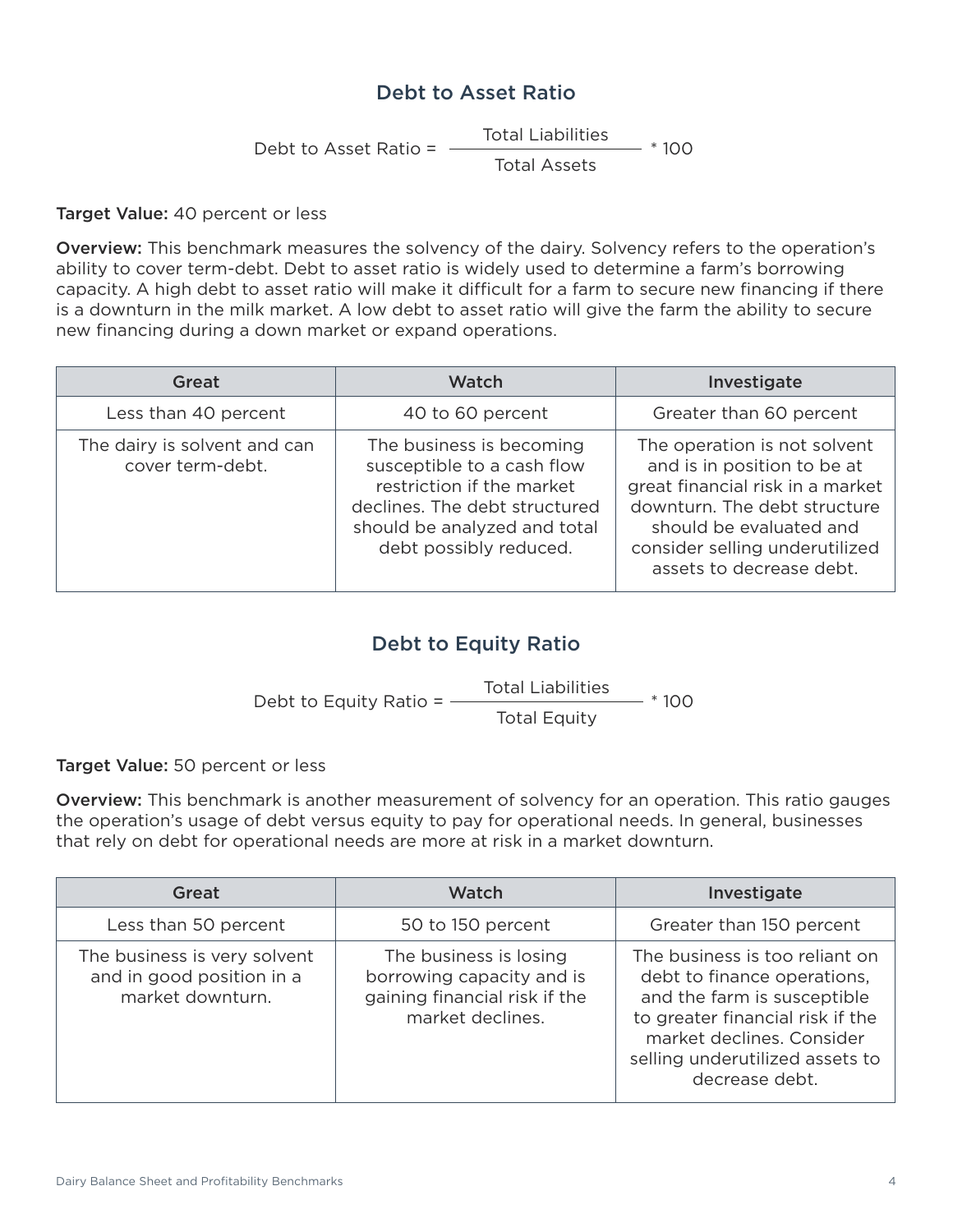#### Current Ratio

Current Assets

Current Ratio  $=$   $-$ Current Liabilities

Target Value: 1.5 or greater

Overview: This benchmark gauges the liquidity of the dairy. Liquidity measures how quickly the operation could cover its short-term liability. For example, at a current ratio of 1.5, a farm will have 50 percent more current assets than current liabilities. The more liquid the enterprise the better. A common current asset for dairies is stored forage, such as silage. It can be difficult to market stored silage and it can be costly to transport, thus lowering its true market value. It is recommended producers do not over value these types of forage assets, as it will lead to a false sense of farm liquidity.

| Great                           | <b>Watch</b>                                                                                                                                                                                                   | Investigate                                                                                                                                                                 |
|---------------------------------|----------------------------------------------------------------------------------------------------------------------------------------------------------------------------------------------------------------|-----------------------------------------------------------------------------------------------------------------------------------------------------------------------------|
| Greater than 1.5                | $1.5$ to $1.0$                                                                                                                                                                                                 | Less than 1.0                                                                                                                                                               |
| The dairy has strong liquidity. | The liquidity of the dairy<br>is vulnerable; the debt<br>structure should be examined.<br>This could also be from a point<br>in time disruptions, such as<br>a farm revenue stream that<br>could self-correct. | The operation is not liquid<br>and the debt structure should<br>be analyzed because the farm<br>is going to struggle to meet<br>debt obligation over the next<br>12 months. |

#### Debt per Cow

Total Liabilities

Debt per Cow =

Number of Cows (Average number of Lactating and Dry)

Target Value: Less than \$5,000 per cow

Overview: This benchmark indicates the level of borrowed funds used in the dairy enterprise on a per cow basis, as the cows generate income for the business. Heifers that have not calved should not be included because they have not generated revenue for the enterprise. High debt per cow will greatly affect profitability and susceptibility to a lower milk market. There are ways to address a high debt per cow ratio, such as selling off underutilized assets to lower debt. Increasing the herd size can possibly lower the debt per cow ratio, even though the producer will have to increase overall debt. For example, if a farm has 250 cows with a total debt of \$1.5 million, their debt per cow is \$6,000. If the farm can increase to 500 cows and only increase debt to \$2.5 million, their debt per cow will decrease to \$5,000. If a producer is wanting to expand, they should consult with their production and financial advisors.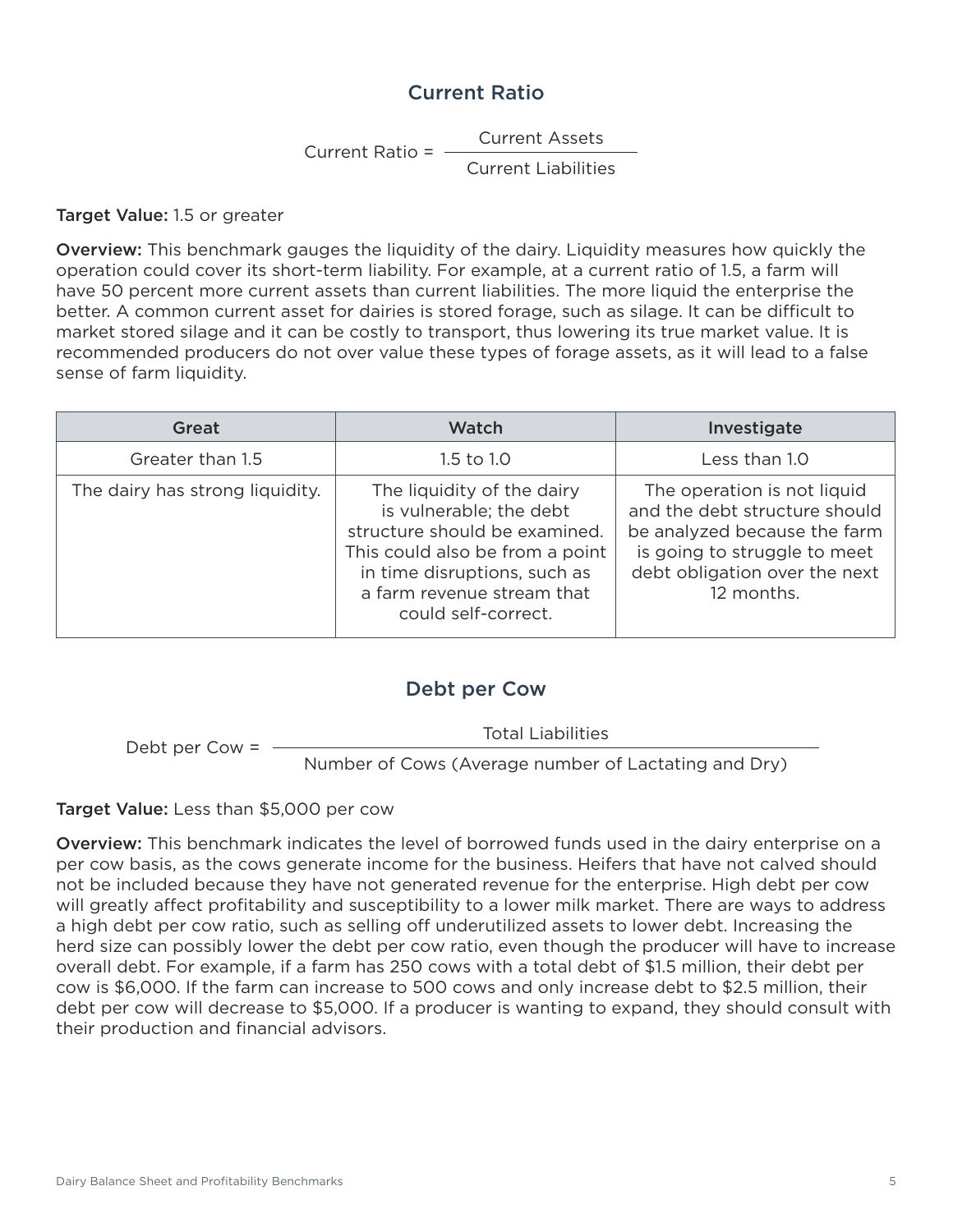| Great                                          | <b>Watch</b>                                                                                                                                   | Investigate                                                                                                                                                                                                                                                                                                                                           |
|------------------------------------------------|------------------------------------------------------------------------------------------------------------------------------------------------|-------------------------------------------------------------------------------------------------------------------------------------------------------------------------------------------------------------------------------------------------------------------------------------------------------------------------------------------------------|
| Less than \$5,000                              | \$5,000 to \$10,000                                                                                                                            | Greater than \$10,000                                                                                                                                                                                                                                                                                                                                 |
| The business is utilizing<br>debt efficiently. | The producer should analyze<br>their liabilities (current and<br>noncurrent), as the producer<br>might need to adjust their<br>debt structure. | The producer should analyze<br>their debt structure and herd<br>size, as the farm's herd size<br>is not offsetting the debt. If<br>a significant portion of the<br>debt is restructured operating<br>cost from previous years,<br>farm assets could possibly be<br>sold to reduce debt per cow.<br>Consult with production and<br>financial advisors. |

# **Profitability Benchmarks**

## Rate of Return on Farm Assets (ROA)

ROA = (NFIFO+Farm Interest-Operator Management Fee) \* 100

Total Assets

Target Value: Five percent or greater

Overview: This benchmark is a profitability gauge for the dairy. If the operation is being efficient with its assets, this gauge will be most impacted by the management fee and Net Farm Income From Operations (NFIFO).

| Great                                 | <b>Watch</b>                                                                                                                                                          | Investigate                                                                                                                                                                                                                                                                             |
|---------------------------------------|-----------------------------------------------------------------------------------------------------------------------------------------------------------------------|-----------------------------------------------------------------------------------------------------------------------------------------------------------------------------------------------------------------------------------------------------------------------------------------|
| Greater than five percent             | Five to one percent                                                                                                                                                   | Less than one percent                                                                                                                                                                                                                                                                   |
| The dairy has<br>great profitability. | The cost structure and total<br>assets should be evaluated.<br>Could be a suppressed<br>revenue stream, and this<br>becomes problematic if lasting<br>multiple years. | The operation is not<br>profitable. This could result<br>from bad returns on assets,<br>low income or a high operator<br>management fee. Asset<br>turnover ratio and revenue<br>stream should be investigated.<br>High land values (rented<br>or leased) could influence<br>this ratio. |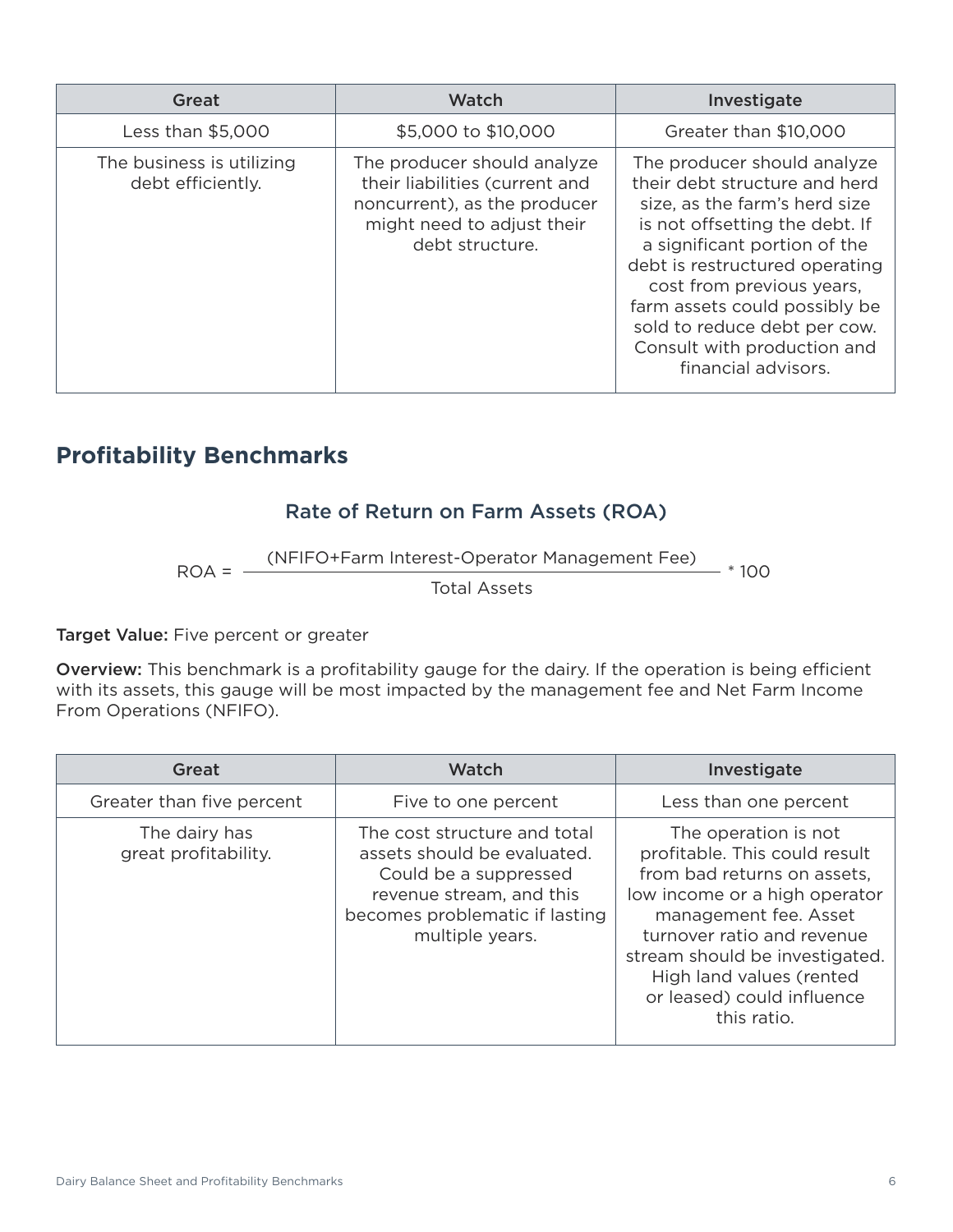## Operating Profit Margin

Operating Profit Margin = (NFIFO+Farm Interest - Operator Management Fee) \* 100

Gross Revenue

#### Target Value: 25 percent or greater

Overview: This benchmark is a profitability gauge for the farm. If the farm has a great revenue stream and is has low costs, this benchmark will show its profitability. Additionally, if the dairy's operation is being financed through equity and gross revenue, and not through debt, it is likely that the dairy will have a great operating profit margin.

| Great                                 | <b>Watch</b>                                                                                                   | Investigate                                                                                                                                                                                                                                            |
|---------------------------------------|----------------------------------------------------------------------------------------------------------------|--------------------------------------------------------------------------------------------------------------------------------------------------------------------------------------------------------------------------------------------------------|
| Greater than 25 percent               | 25 to 15 percent                                                                                               | Less than 15 percent                                                                                                                                                                                                                                   |
| The dairy has<br>great profitability. | The dairy's cost structure<br>should be analyzed as gross<br>revenue is probably not<br>covering all expenses. | The enterprise is not getting<br>good return on investment and<br>the cost structure and revenue<br>stream need to be analyzed.<br>When an operation is in an<br>unfavorable profitability<br>position, they are at great risk<br>in a market decline. |

## **Conclusion**

Dairies that utilize the balance sheet benchmarks suggested in this publication can identify potential financial issues. By identifying benchmarks in the watch column, producers can proactively adjust their cost structure, asset structure and liabilities before moderate problems become major financial issues. Additionally, understanding and correcting problematic financial ratios will assist in producers being able to access financing and obtain beneficial terms and conditions.

Calculating these benchmarks after every fiscal year allows producers to capture trends in the financial statements. Capturing and understanding trends will allow the enterprise to strategically plan for moving toward the "Great" column. Benchmarking can be done versus the operation's past performance and peers in the industry. By combining the balance sheet benchmarks with the dairy non-feed and income and expense benchmarks and the dairy feed benchmarks, the dairy enterprise can plan to also be as efficient and financially stable as possible, regardless of size.

The two complementary publications are:

- Dairy Non-Feed Income and Expense Benchmarks W 979
- Dairy Feed Benchmarks W 980